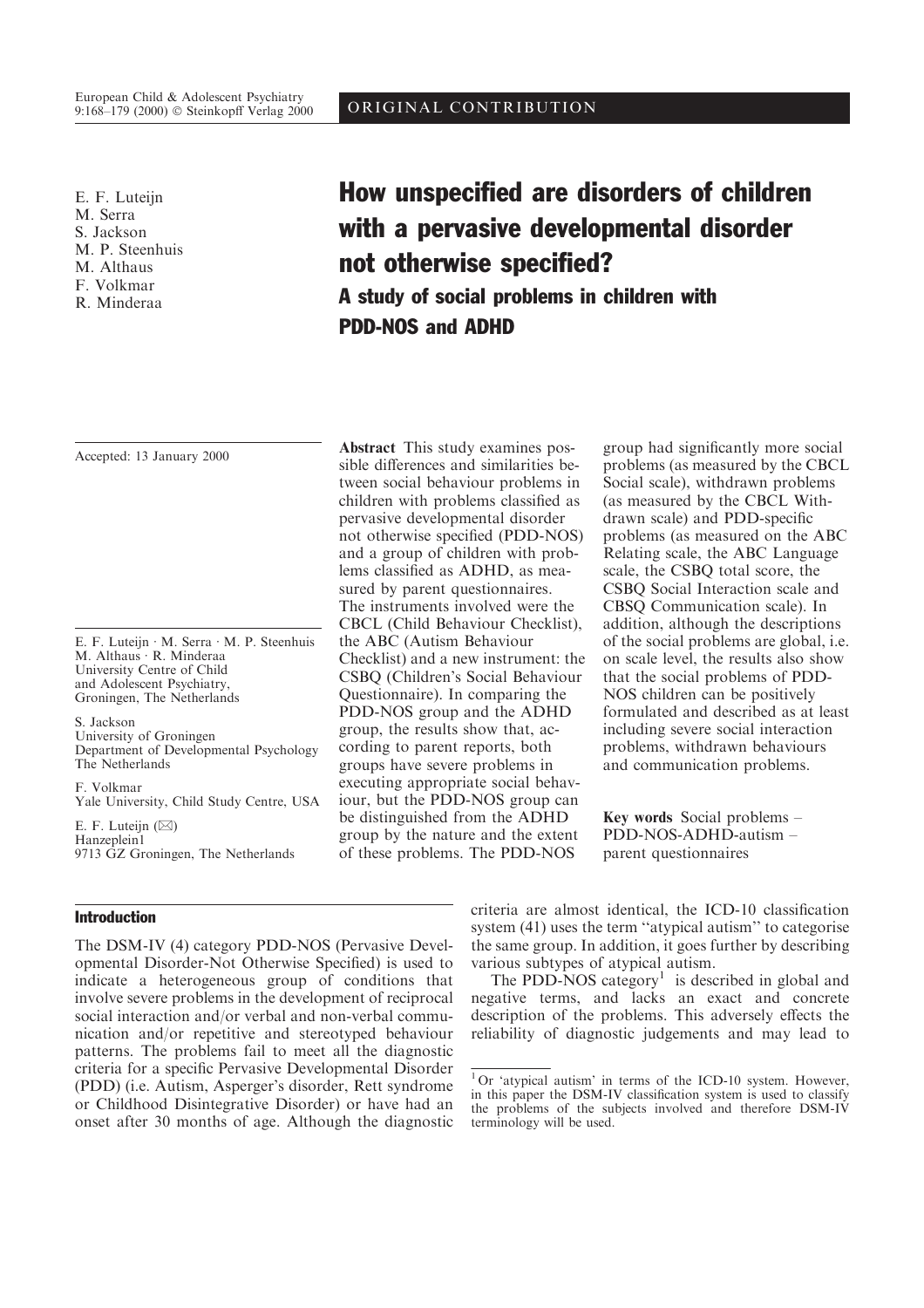diverse interpretations. The lack of diagnostic consensus is illustrated by Towbin's (32) description of very different definitions of PDD-NOS. It can be regarded, for example, as a collection of entities that reside on the border of relatively more normal functioning (i.e. the impairment in one of the three core features of PDD is quite mild or perhaps is absent). This advances the idea that PDD-NOS is a form of "mild" autism. Another definition refers to individuals who have a late (after 30 months of age) age of onset of autistic symptoms (see ICD-10 subtype `atypicality in age of onset'). Or PDD-NOS may comprise heterogeneous clinical entities that share two critical features: a) early onset of symptoms and b) impairment in relatedness. The use of this last definition permits one to include a broad range of disorders characterised by problems in relatedness and the capacity to develop empathy. Although very different, each of the above definitions is compatible with the present official classification system.

Some attempts have been made to make the definition for PDD-NOS more explicit (9, 10). Basing their work on the data of the DSM-IV Autistic Field Trial, they suggested a scoring rule for PDD-NOS, to prevent clinicians and researchers from overly diagnosing PDD-NOS among non-PDD-NOS conditions. The scoring rule was based on the absence or presence of the criteria for autistic disorder, i.e. severe impairments in social interaction and communication and exhibition of stereotypical behaviours. Use of this approach means that individuals with less severe expressions of these symptoms (i.e. subthreshold symptomatology) are left out of consideration because their impairments are milder and do not fully meet descriptions such as ``failure to develop" or "lack of" on one or more of the criteria described in the DSM-IV. Despite these improvements, the scoring rule was still seen as being far from ideal.

Other authors have suggested diagnostic criteria for subgroups within the PDD-NOS group. Examples include children with Multiplex Developmental Disorder or Multiple Complex Developmental Disorder  $(MCDD; 12, 13, 33)$ ; children with Deficits in Attention, Motor control and Perception (DAMP; 16, 17); children with Non-verbal Learning Disabilities (NLD; 27). Such studies underline the clinical significance of children with autistic-like social deficits, but also demonstrate the lack of diagnostic consensus in diagnosing and studying such children. To date, insufficient empirical evidence has been found to include any of these subgroups in the official classification systems.

Where the term PDD-NOS is used to describe children with early onset problems in social relations !32), the overlap between the social problems of these children and those with other disorders of childhood may be substantial. The focus of this article is on the extent of overlap in difficulties experienced by children with PDD-NOS and children with Attention Deficits and/or Hyperactivity Disorders, ADHD  $(DSM-IV; 4)$ . Clarifying the differences and similarities between these groups is of clinical significance and is also very important for research purposes. In clinical practice, children with PDD-NOS may be initially diagnosed as ADHD (26). This may occur because, at first sight, certain problems, such as inattentive behaviour or overfocusing on other children, may seem to be primary.

Several researchers have pointed to an overlap between children with problems classified as PDD-NOS and those with problems classified as Attention Deficit Disorders (5, 11, 17, 32). Many children with attentional problems have problems in relating to other people  $(15, 19, 22, 37)$ . On the other hand, many children with PDD-NOS suffer from problems in attention processes  $(2, 3)$ , hyperactivity, acting-out behaviour and poor self-control (20).

Although the overlap in clinical symptoms seems evident, the DSM-IV permits the use of an ADHD diagnosis only when the symptoms of ADHD do not occur during the course of a PDD. It is therefore almost impossible to give a PDD-NOS and an ADHD diagnosis at the same time. As a result, children combining PDD-NOS and ADHD symptoms are not discussed in the literature. Studies including children with ADHD, PDD-NOS and those who meet the criteria of both disorders would help to provide a clearer picture of the extent of differences and similarities between the groups.

Studies investigating the social difficulties of children with problems classified as PDD-NOS are scarce compared to the large body of literature involving autistic subjects. Although children described as having PDD-NOS vary considerably with respect to the number and severity of their social difficulties  $(24, 31)$ , it is generally assumed that the social relations of children with PDD-NOS, like those of children with autism, are characterised by a lack of social and emotional reciprocity. Several authors have speculated on explanations for the social problems of PDD children (e.g. The Theory-of-Mind hypothesis  $(17, 28, 29)$ ; attention deficits  $(14)$ ). Similarly, several underlying causes have been suggested for children with ADHD (arising from problems in attention, hyperactivity and self-regulation  $(6, 7)$ ; deficits in social cognition  $(17)$ ; a performance or production deficit  $(22)$ ; sub-groups of ADHD with social problems  $(19, 40)$ .

Arguably there is considerable overlap in problems between children with ADHD and children with PDD-NOS. Although a lack of social and emotional reciprocity is generally a characteristic and central problem of children with PDD-NOS, the social interactions of many children with problems classified as ADHD can also be characterised as lacking reciprocity. Many children with problems classified as PDD-NOS also suffer from specific attention deficits. In both groups, social problems may arise through deficits in social cognitive skills, or an inability to apply these skills adequately, or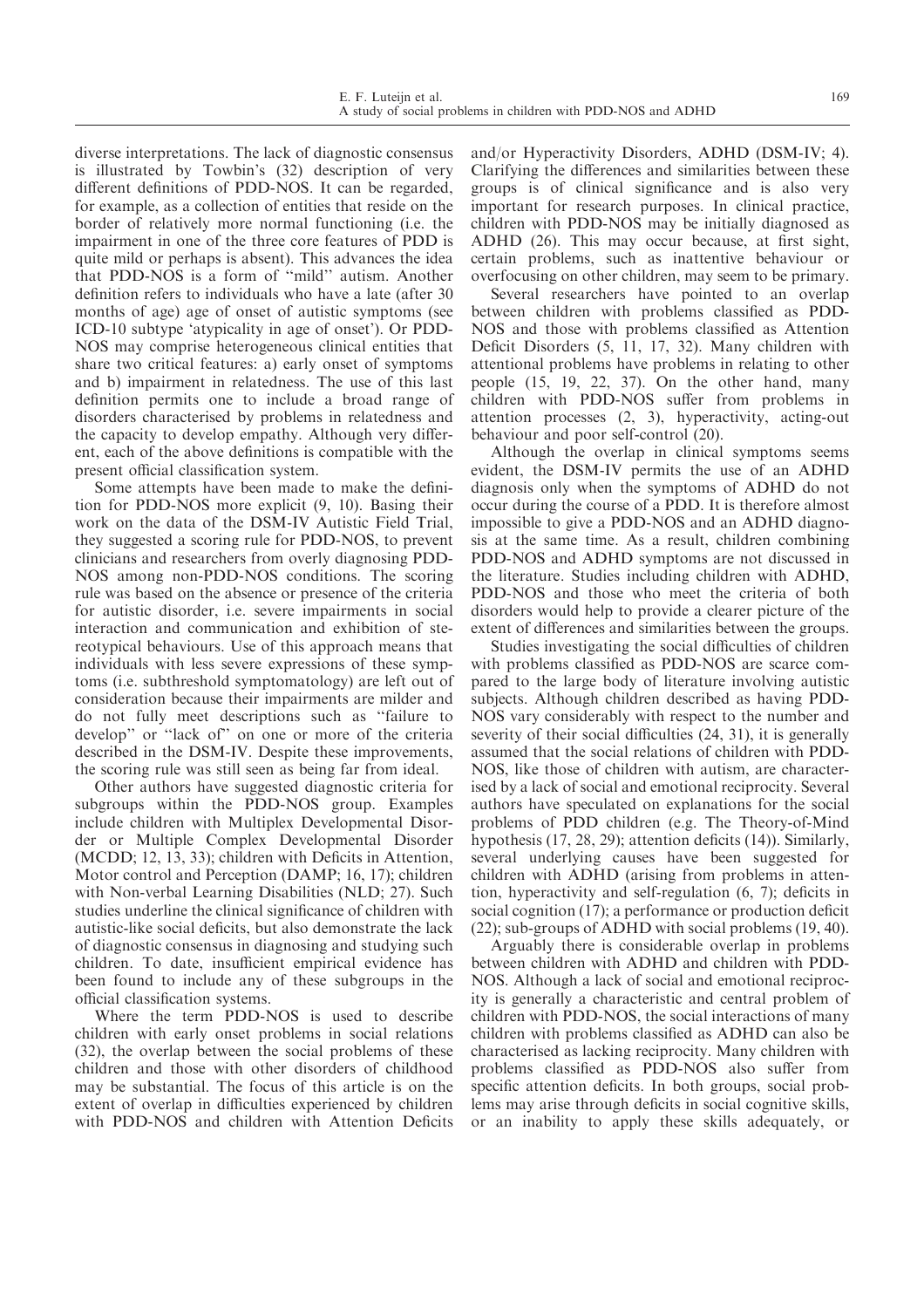attention deficits, or a combination of several or all of these characteristics.

## Aims of the present study

The present article aims to study the extent of overlap in social and communicative difficulties experienced by children, clinically diagnosed with PDD-NOS or ADHD. It aims to further characterise their problems and identify features that may be distinctive to one group or the other. It does not pretend to investigate the underlying causes of their social problems. However, charting the overlap and differences in problems may help future research in this field. The study adds to the field by also including children who meet the criteria for both PDD-NOS and ADHD. For comparison purposes, three control groups were used: a high functioning autistic group, a clinical group consisting of children with child psychiatric problems other than PDD-NOS or ADHD and a healthy, normally developing control group.

The instruments used in this study are three parent questionnaires, so the research is based on the description of symptoms as reported by parents. One of these measures, the Child Behaviour Checklist  $(1, 34)$ , covers a rather broad range of behavioural and emotional problems. The second, the Autism Behaviour Checklist  $(21)$ , specifically charts autistic symptomatology (i.e. more severe forms of PDD). The third, the Children's Social Behaviour Questionnaire (23), describes the problems of children with PDD in general, including those of children with lesser variants of PDD, such as PDD-NOS.

### Methods

## Subjects

Five different clinical samples were included in this study. Most of the children involved were patients at an outpatient clinic for child and adolescent psychiatry, which specialises in developmental disorders. The initial sample consisted of  $545$  (out of  $2697$  referrals),  $5-12$  yearold children. The first group consisted of 190 children with severe problems in social interaction, communication or a restricted repertoire of activities and interests classified as PDD-NOS. None of these children met the DSM-IV criteria for (high functioning) autism, or another specific pervasive developmental disorder. The second group consisted of 152 children with problems classified as ADHD (children diagnosed as ADHD-NOS were excluded from the sample). The third group consisted of children whose problems met the criteria for both PDD-NOS and ADHD  $(N = 98)$ . The fourth group was a clinical control group (CC group) consisting of 65 children with anxiety disorders ( $N = 27$ ), depressive disorders  $(N = 16)$ , somatization disorders  $(N = 18)$  and tic disorders  $(N = 4)$ . All of these children were selected on the basis of clinical diagnosis. A smaller group was then selected on a random basis, but ensuring that all groups were comparable with respect to age and gender. Children with mental retardation  $(N = 40)$  were excluded from each of the different clinical samples.

To compare the data of the four clinical groups with the data of children with a specific pervasive developmental disorder, a fifth clinical group was included. This group comprised 64 high functioning autistic children !HFA group) and consisted partially of children who were referred to the outpatient clinic and who were not mentally retarded. There were few such children, however, so the main part of this group  $(87.5\%)$  was obtained through autism teams from different parts of the Netherlands (the response rate for this group is unknown, since, in order to ensure the anonymity of parents and children, recruitment of the parents was carried out by the autism teams themselves).

At the outpatient clinic, classification of the problems of the clinical groups was established after extensive diagnostic procedures. These included several clinical interviews. In these interviews parents were questioned about their child's present functioning on various developmental domains. These included the child's readiness to initiate social interaction (e.g. with peers), reactions to social approaches made by others, the quality (e.g. reciprocity) of their social relationships, speech and language development, attention problems, and motor functioning. In addition, parents were asked about the developmental history of their children. One or more play contacts with the child provided additional information concerning matters such as the social interaction and communication capacities of the child.

Children were diagnosed on the basis of DSM-IV criteria. The DSM-IV does not provide positive criteria for PDD-NOS. According to Towbin (32) this category can be described as representing "a heterogeneous collection of disorders that share core features of delays in social relatedness and/or deficits in the capacity to reciprocate and understand social interactions, but these can be much milder than those seen in autism. Persons with PDD-NOS can have restricted interests, limitations in imaginative play, and stereotyped activities but these may be quite mild or absent" (p. 124). This description is applicable to the PDD-NOS children involved in this study. The nature and/or severity of their symptoms were not in accordance with the criteria for (high functioning) autism.

Data referring to special education and school type were used as an indication of the approximate level of functioning of the majority of children in the PDD-NOS, ADHD, PDD-NOS/ADHD group and CC group. Most children (79% of the children for whom school data were available) in these groups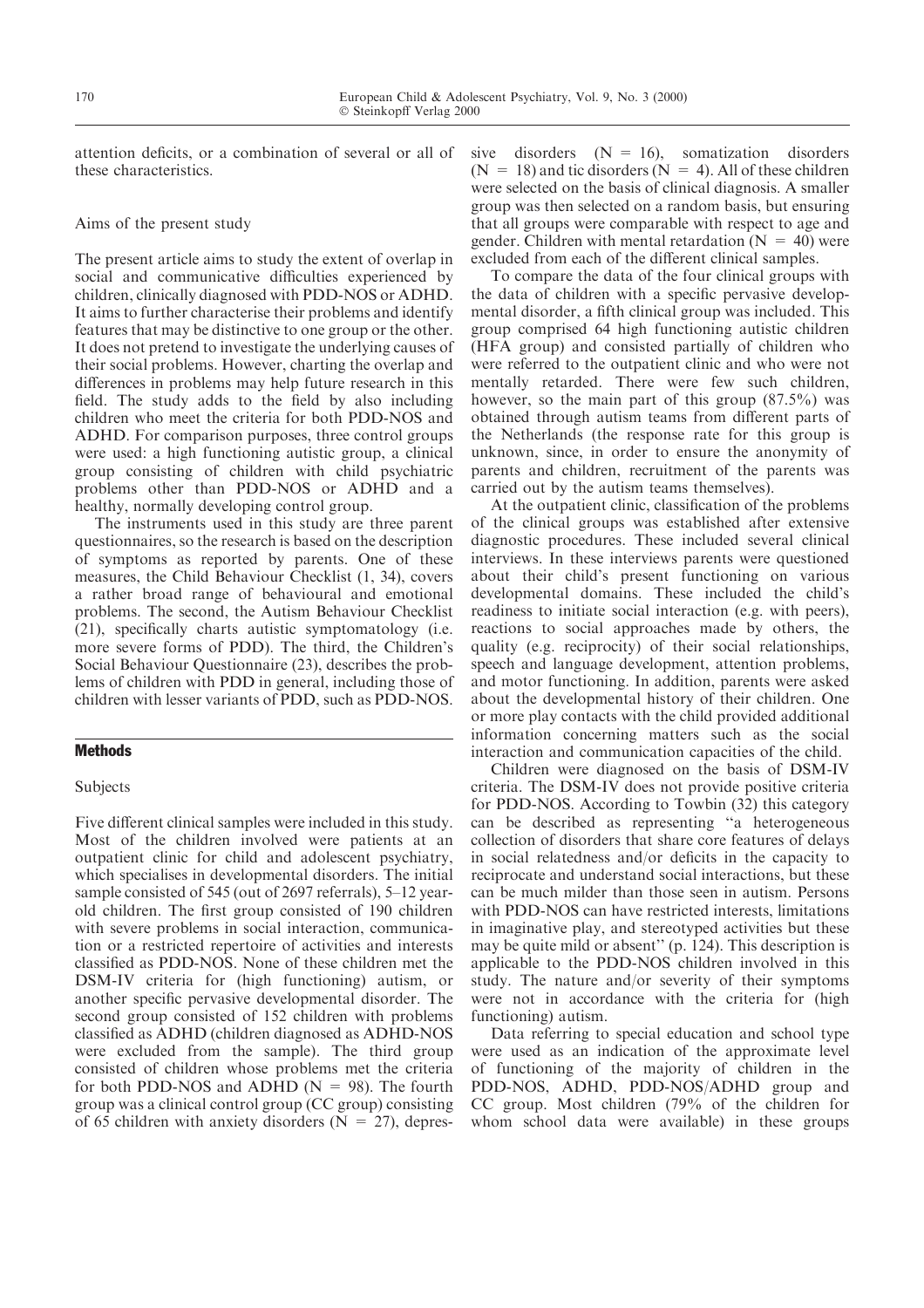attended an elementary school, 21% attended a special school. There were significant differences between the groups regarding the number of children in special schools. In the CC group only 3% attended a special school, whereas most (69%) of the HFA group attended a special school. No differences were found between the PDD-NOS, PDD-NOS/ADHD and ADHD group with regard to the number of children in special schools  $(\chi^2 = 2.1, p = 0.36)$ . With respect to the type of special education, all of the children attended schools that only admitted children with intelligence levels within the normal range.

A sixth group (normal controls  $= NC$  group) consisted of 113 normally developing children aged  $5-12$ . None of these children had been in contact with psychological or psychiatric services. Several elementary schools in northern Holland were selected at random and asked to participate in the research project. When parents agreed to participate, they received a booklet containing the CBCL, ABC and the CSBQ. Response rate for the normal control group was 80%. The children in the NC group were selected at random from an initial sample of 234 children in order to create a NC group, which was matched for sex and age with the other groups. Table 1 summarises the sample characteristics.

The groups were comparable in terms of age and gender. Differences were considered statistically significant if  $p \le 0.01$ . A chi-square analyses of the gender distribution in all groups showed no significant differences among the five groups in sex ( $\chi^2 = (9.1)$ ,  $p = 0.11$ ). Analyses of variance showed no significant differences among the five groups in age,  $(F(5, 676) =$ 2.6,  $p = 0.02$ ).

## **Instruments**

The DSM-IV criterion questionnaire for clinicians

To obtain more detailed information about the amount and severity of PDD symptoms, clinicians completed a checklist based on DSM-IV symptoms for PDD. Each DSM-IV criterion was divided into one or more concrete items which followed the literal text of the DSM-IV resulting in 20 items that could be rated as absent  $(0)$ , mild  $(1)$ , moderate  $(2)$  or severe  $(3)$ . This meant that less severe expressions of autistic symptoms could also be rated. Eight items concerned problems in social interaction, seven referred to problems in (non-) verbal communication and five focused on stereotyped and restricted activities or interests. Three additional questions dealt with age of onset of problems in social interaction, language and pretend play.

It was reasoned that if children with PDD-NOS (i.e. children who did not meet the criteria for autistic disorder) differ significantly from the children in the other two clinical groups (i.e. ADHD and clinical controls) with respect to the amount and severity of PDD symptoms, this would provide support for a general PDD-spectrum diagnosis.

As this checklist was introduced about six months after the start of this study, data on PDD symptoms were only available for 74% of the PDD-NOS group, for 44% of the PDD-NOS/ADHD group, and for 53% of the ADHD group (total  $N = 264$ ). For each of the groups, subscores were computed for the three problem domains: Social interaction (maximum score 24), Communication (maximum score 21) and Stereotyped and restricted behaviour patterns (maximum score 15).

Two raters independently scored the checklist for a sample of 15 children. A high level of inter-rater reliability was obtained for the total score (intraclass correlation coefficient:  $0.91$ ,  $(8)$ ) and for the subscores for different domains (Social interaction, ICC =  $0.82$ ; Communication,  $ICC = 0.91$ ; Restricted repertoire of activities and interests,  $ICC = 0.66$ . Internal scale consistency (Cronbach's  $\alpha$ ) for the various subscales was computed (Social interaction  $\alpha = 0.86$ ; communication  $\alpha = 0.88$ , and Restricted repertoire of activities and interests  $\alpha = 0.84$ .

## Parent questionnaires

Parents were asked to complete a number of questionnaires: the Dutch version of the Child Behaviour

| <b>Table 1 General sample</b> |                |
|-------------------------------|----------------|
| characteristics               | <b>PDD-NOS</b> |

|                         | PDD-NOS<br>$(N = 190)$  | <b>ADHD</b><br>$(N = 152)$  | PDD-NOS/<br>ADHD<br>$(N = 98)$ | CC<br>$(N = 65)$       | <b>HFA</b><br>$(N = 64)$ | NC<br>$(N = 113)$      |
|-------------------------|-------------------------|-----------------------------|--------------------------------|------------------------|--------------------------|------------------------|
| Mean age<br>Range<br>SD | 8.3<br>$5 - 12$<br>2.2  | 8.3<br>$5 - 12$<br>2.1      | 8.8<br>$5 - 12$<br>2.6         | 9.2<br>$6 - 12$<br>2.2 | 8.2<br>$5 - 12$<br>2.3   | 8.4<br>$5 - 12$<br>2.3 |
| Males<br>Females        | 159 $(84\%)$<br>31(16%) | 136 $(89\%)$<br>16 $(11\%)$ | 86(88%)<br>$12(12\%)$          | 50 $(77\%)$<br>15(23%) | 57 (89%)<br>$7(11\%)$    | 91 $(81\%)$<br>22(19%) |
|                         |                         |                             |                                |                        |                          |                        |

 $CC = Clinical Control group$ 

 $HF\bar{A}$  = High Functioning Autism

NC = Normal Controls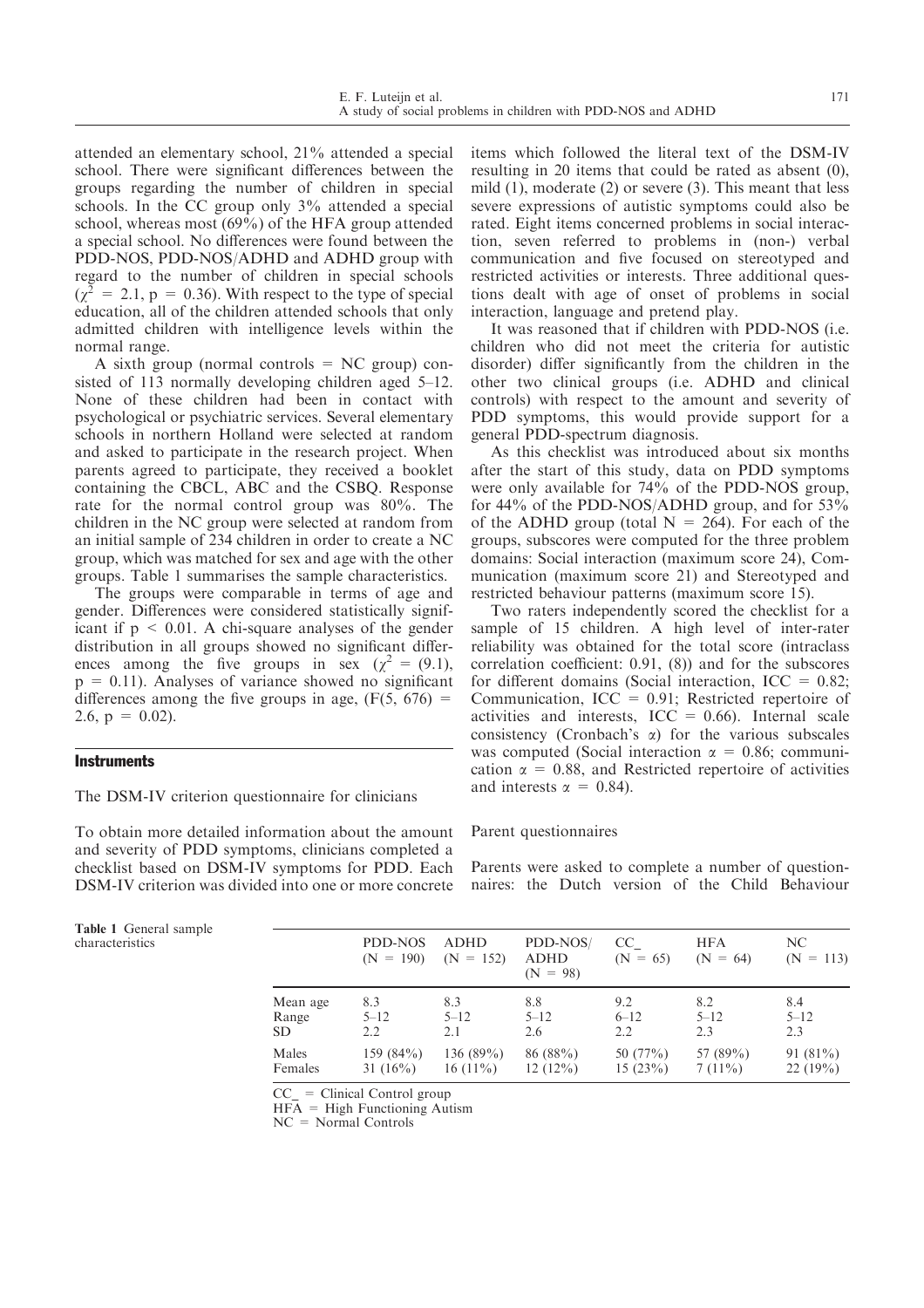Checklist  $4-18$  (CBCL)  $(34)$ , the Autism Behaviour Checklist (ABC) (21) and an experimental parent questionnaire, the Children's Social Behaviour Questionnaire  $(CSBQ)$  (23). The CBCL covers a broad range of behavioural and emotional problems. It provides standardised ratings for the total amount of problem behaviour, for two broadband scales and for nine specific syndrome scales. Since the focus in this article was on social problems, the following measures from the CBCL were used: the total problem score as an indication of general psychopathology and the subscales `Withdrawn', and `Social problems' as measures of social behaviour problems. The subscale `Attention problems' will be included to have an impression of the attention problems in the groups.

According to Sponheim (30), the ABC can be used to differentiate the PDD group from the non-PDD group and to differentiate autistic disorder from other disorders within the PDD spectrum. Considering the focus of this study, the total ABC score was used as a general indication of the amount of autistic behaviour and the subscales 'Relating', 'Language' and 'Social & self-help' were as specific measures of social and communicative behaviour.

The 96 items of the CSBQ cover a broad range of problem behaviour seen in children with milder forms of PDD. The CSBQ items are scored in the same way as the CBCL. The parent is asked to respond to each item by indicating whether it does not describe the child (score 0), infrequently describes the child (score 1), or clearly applies to the child (score 2). An initial study, in which a 134-item version of the CSBQ was used, showed that inter-rater reliability (between parents) for the questionnaire was high and that the questionnaire has the potential to discriminate between children with PDD-NOS and normally developing children (23).

For the purpose of this study, a number of items relevant to the social and communicative area were grouped into subscales which were based on the DSM-IV criteria. These subscales were supposed to measure 1) Social interaction (20 items) and 2) Communication (15 items). The internal scale consistency of both groups was high. Crohnbach's  $\alpha$  was 0.90 for Social interaction and 0.88 for Communication. Examples of typical items for the subscales are presented in Table 2.

Preliminary data of the reliability of the instrument were available for the version used in this study. Mothers and fathers completed the CSBQ independently of each other. High levels of inter-rater reliability  $(N = 23)$  were obtained for the CSBO Total Score  $(ICC = 0.83)$  and the Social Interaction scale  $(ICC = 0.83)$ . The reliability of the Communication scale was satisfactory  $(ICC = 0.73)$ . Some mothers  $(N = 21)$  were asked to complete the CSBQ on a second occasion after an interval of approximately four weeks. Retest reliability was high for the CSBQ Total

Table 2 Examples of items in CSBQ subscales

| Subscale                      | Examples <sup>1</sup>                                                                                                                                                                                                                                                                                                                                                                                                     |  |  |  |  |  |
|-------------------------------|---------------------------------------------------------------------------------------------------------------------------------------------------------------------------------------------------------------------------------------------------------------------------------------------------------------------------------------------------------------------------------------------------------------------------|--|--|--|--|--|
| Social interaction (20 items) | - Has difficulties associating<br>with peers<br>- Does not understand that<br>certain thing are "not done"<br>- Lives in a world of his/her own<br>- Has difficulty putting him/<br>herself in someone else's<br>position, e.g. does not<br>understand why someone<br>is angry<br>- Behaves inappropriately<br>in public places<br>$-$ Does not take the needs<br>of others into account                                  |  |  |  |  |  |
| Communication (15 items)      | - Talks confusedly; jumps from<br>one subject to another<br>in speaking<br>- Does not fully understand what<br>is being said to him/her,<br>i.e tends to miss the point<br>- Does not understand jokes<br>- Frequently says things which<br>are relevant to the<br>conversation<br>- Takes things literally,<br>e.g. does not understand<br>certain expressions<br>- Is exceptionally naïve;<br>believes anything you say |  |  |  |  |  |

<sup>1</sup>The examples used have the highest correlations with the subscores of the scale

score  $(ICC = 0.90)$  and Social Interaction scale  $(ICC = 0.90)$ . It was satisfactory for the Communication scale  $(ICC = 0.76)$ .

#### Procedure and statistical analyses

The clinical groups consisted of children who were referred to a child and adolescent psychiatric outpatient clinic in the period between January 1996 and December 1997. All parents of these children were asked to complete a booklet containing questions about background information *(i.e. pregnancy, family history and* school situation) and the questionnaires described earlier (CBCL, ABC and CSBO). The response rate was 99%. Ninety percent of these parents gave permission to use their responses for research purposes. The parents and the children were seen by a child psychiatrist for a clinical interview and for observation of play activities. Afterwards, the child psychiatrist completed the PDD checklist on the basis of the information available from the contacts with parents and child. The diagnoses were added to the parent questionnaire database, after which a selection of the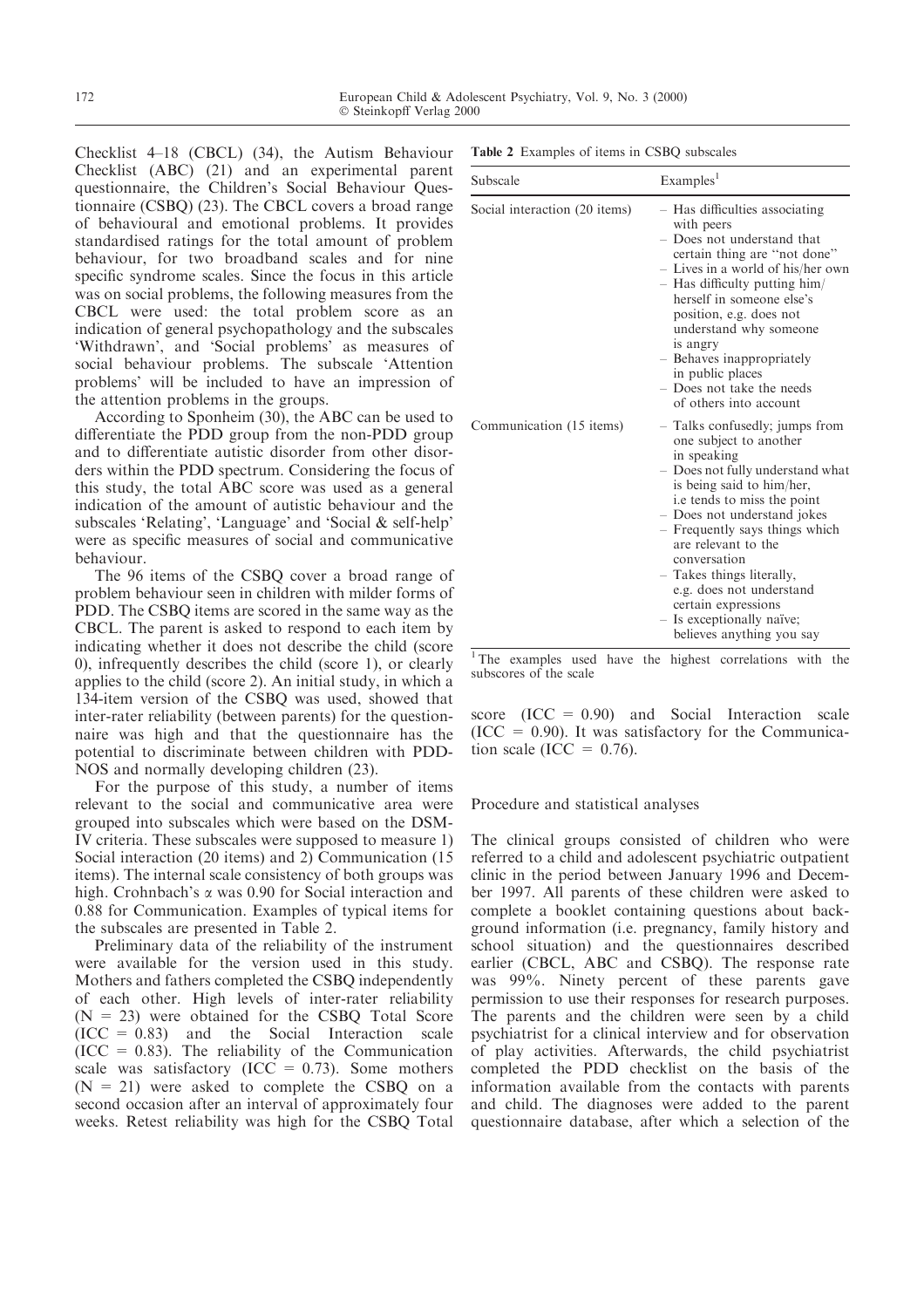children for this study was made, based on the diagnoses and the age of the child.

If parents of HFA children agreed to participate, the CSBQ and additional information were sent to them by mail. For practical reasons, only CSBQ data were available for these children.

In the next section, the results of the comparisons between the separate groups will be presented for each questionnaire. Because the results of the CC group and the NC group indicated that the scores were asymmetrically distributed with low mean scores, these groups were not included in the analyses on group differences. Group differences between the other groups were tested by means of an ANOVA and post-hoc Bonferroni analyses. Given the aims of the present study, pairwise comparisons between the PDD-NOS group, the PDD-NOS/ADHD group, and the ADHD group were made. The HFA group was only included in the comparisons of the CSBQ scores. Considering the sample size and the number of comparisons involved, differences were considered statistically significant if  $p < 0.01$ .

#### **Results**

DSM-IV symptoms for PDD in the groups

First, overall differences in PDD symptoms on the PDDchecklist for clinicians were tested in the PDD-NOS group, the PDD-NOS/ADHD group and the ADHD group. Table 3 shows the mean scores and standard deviations for each of the included clinical groups.

The mean scores of the PDD-NOS group were higher than those of the other groups. The analysis of variance showed significant overall differences between the three groups in each of the problem domains (Social interaction,  $F(2, 261) = 56, 4, p < 0.001$ ; Communication,  $F(2, 261) = 10, 1, p < 0.001$  and Stereotyped and restricted behaviour,  $F(2, 259) = 6, 1, p < 0.01$ . The post-hoc Bonferroni test showed that the scores of

Table 3 Mean scores and standard deviations of the clinical groups on the PDD checklist

children in the PDD-NOS group differed significantly from the ADHD group on all three domains  $(p \le 0.001)$ . Although the scores of the PDD-NOS group were higher on each domain, no significant differences were found between the PDD-NOS group and the PDD-NOS/ADHD group. In the comparison of the PDD-NOS/ADHD group with the ADHD group the scores differed significantly on the Social interaction domain ( $p < 0.001$ ). On the Communication and the Stereotyped and restricted behaviour domains, the scores did not differ significantly.

The DSM-IV item referring to an early age of onset !as before age of three years) of social interaction problems was used far more frequently for the PDD-NOS group and the PDD-NOS/ADHD group than for the ADHD group. More than half of the children of the PDD-NOS group had early onset problems in the social communication domain, whereas the rates of children in the ADHD and the PDD-NOS/ADHD group were much smaller. A delay in symbolic or imaginative play with onset prior to age three occurred less frequently in all three groups and was most applicable to the PDD-NOS/ADHD group. The checklist scores support the validity of a PDD-spectrum diagnosis for both PDD-NOS groups.

Comparisons of the groups on the CBCL, ABC and the CSBQ

Table 4 provides an overview of the Total Scores and Subscale Scores on the different questionnaires for all groups !HFA, PDD-NOS, ADHD, PDD-NOS/ADHD, CC, NC).

#### The CBCL

Analyses of variance showed significant overall differences among the groups on the CBCL Total Problem Score,  $F(2, 415) = 5.8$ ,  $p < 0.01$ ; the CBCL Social Problems

|                                               | PDD-NOS<br>$(N = 140)$ |                | <b>ADHD</b><br>$(N = 81)$ |                | PDD-NOS/ADHD<br>$(N = 43)$ |                |  |
|-----------------------------------------------|------------------------|----------------|---------------------------|----------------|----------------------------|----------------|--|
|                                               | М                      | <b>SD</b>      | M                         | <b>SD</b>      | M                          | <b>SD</b>      |  |
| Social Interaction $(0-24)$                   | 13.3                   | 5.1            | 4.1                       | 7.5            | 10.3                       | 6.8            |  |
| Communication $(0-21)$                        | 6.4                    | 4.9            | 2.0                       | 9.8            | 4.4                        | 7.0            |  |
| Stereotyped & restricted<br>behavior $(0-15)$ | 4.0                    | 4.0            | 1.5                       | 7.2            | 2.4                        | 4.5            |  |
| Delays with onset<br>prior to age 3 years in: | Yes                    | N <sub>0</sub> | Yes                       | N <sub>0</sub> | Yes                        | N <sub>0</sub> |  |
| Social interaction                            | 85%                    | $15\%$         | $8\%$                     | $92\%$         | $71\%$                     | 29%            |  |
| Language as used<br>in social communication   | $57\%$                 | 43%            | $6\%$                     | $94\%$         | 26%                        | 74%            |  |
| Symbolic or imaginative play                  | 24%                    | 76%            | $4\%$                     | 96%            | 36%                        | 64%            |  |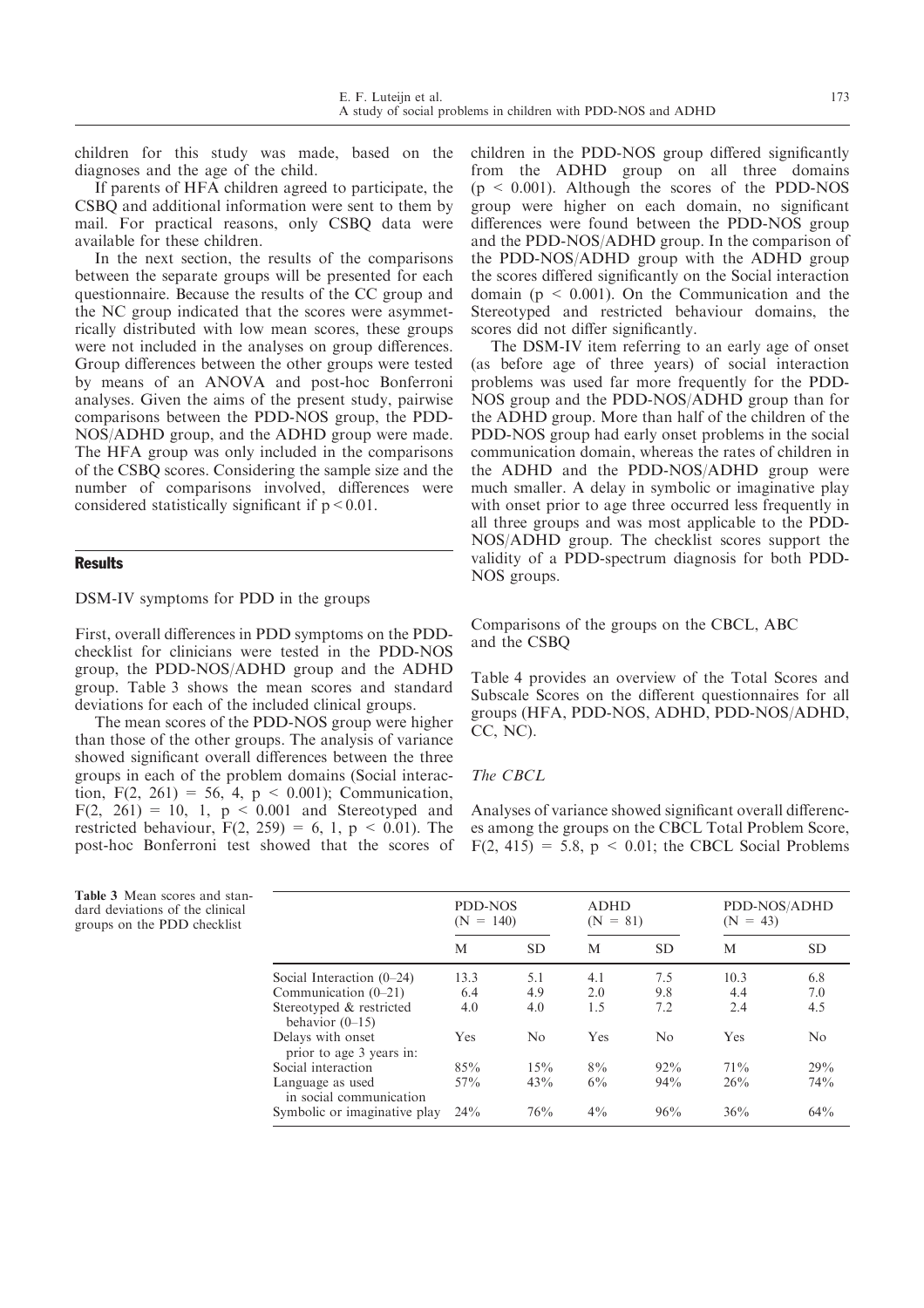|                                | <b>HFA</b><br>(N <sup>2</sup> )<br><sup>64</sup><br>$=$ |           | PDD-NOS<br>190)<br>$(N =$ |                 | <b>ADHD</b><br>$(N = 152)$ |           | PDD-NOS/<br>$ADHD (N = 98)$ |           | CC<br>$(N = 65)$ |           | NC<br>(N <sup>2</sup> )<br>$= 113$ |           |
|--------------------------------|---------------------------------------------------------|-----------|---------------------------|-----------------|----------------------------|-----------|-----------------------------|-----------|------------------|-----------|------------------------------------|-----------|
|                                | M                                                       | <b>SD</b> | M                         | SD <sub>1</sub> | M                          | <b>SD</b> | M                           | <b>SD</b> | M                | <b>SD</b> | M                                  | <b>SD</b> |
| <b>CBCL</b>                    |                                                         |           |                           |                 |                            |           |                             |           |                  |           |                                    |           |
| <b>CBCL</b> Total score        |                                                         |           | $67.5(55\%)*$             | 26.9            | 62.6 $(45\%)$ 25.2         |           | 74.0 $(63\%)$               | 24.9      | 49.2 (30%) 27.4  |           | $21.8(2\%)$                        | 14.3      |
| <b>CBCL</b><br>Social problems |                                                         |           | 6.2(45%)                  | 3.2             | 4.8 $(29\%)$               | 3.1       | 7.1 $(59\%)$                | 3.2       | $2.9(11\%)$      | 2.5       | 1.3 $(1\%)$                        | 1.5       |
| <b>CBCL Withdrawn</b>          |                                                         |           | $6.5(41\%)$               | 3.6             | 4.1 $(11\%)$               | 2.9       | 4.8 $(18%)$                 | 3.2       | 5.5 $(25%)$      | 3.4       | $2.0(2\%)$                         | 1.9       |
| <b>CBCL</b> Attention          |                                                         |           | $10.3(49\%)$              | 4.5             | $9.5(30\%)$                | 3.2       | 11.1 $(51\%)$               | 3.7       | 4.9 $(13\%)$     | 3.6       | 3.0 $(2\%)$                        | 2.4       |
| ABC                            |                                                         |           |                           |                 |                            |           |                             |           |                  |           |                                    |           |
| ABC Total score                |                                                         |           | 32.4                      | 23.6            | 25.5                       | 19.8      | 34.8                        | 24.8      | 8.2              | 7.8       | 6.5                                | 9.2       |
| <b>ABC</b> Relating            |                                                         |           | 9.0                       | 7.5             | 5.8                        | 6.6       | 9.1                         | 8.3       | 2.3              | 3.6       | 0.8                                | 2.4       |
| ABC Language                   |                                                         |           | 4.2                       | 5.6             | 2.5                        | 3.8       | 4.0                         | 4.4       | 0.3              | 0.7       | 0.6                                | 2.0       |
| ABC                            |                                                         |           | 9.6                       | 5.3             | 8.4                        | 5.6       | 10.9                        | 5.7       | 4.1              | 4.1       | 3.1                                | 3.4       |
| Social $&$ self-help           |                                                         |           |                           |                 |                            |           |                             |           |                  |           |                                    |           |
| <b>CSBQ</b>                    |                                                         |           |                           |                 |                            |           |                             |           |                  |           |                                    |           |
| CSBQ Total<br>score            | 92.0                                                    | 30.4      | 71.0                      | 29.6            | 59.9                       | 23.5      | 80.2                        | 24.6      | 35.1             | 22.7      | 20.6                               | 15.7      |
| <b>CSBO</b>                    | 21.3                                                    | 6.6       | 16.4                      | 7.7             | 12.5                       | 6.6       | 18.2                        | 7.0       | 7.0              | 6.4       | 3.4                                | 3.4       |
| Social Interaction             |                                                         |           |                           |                 |                            |           |                             |           |                  |           |                                    |           |
| <b>CSBO</b><br>Communication   | 16.6                                                    | 5.6       | 11.4                      | 6.4             | 9.1                        | 5.2       | 13.2                        | 6.1       | 3.8              | 3.8       | 3.8                                | 3.4       |

Table 4 Overview of the mean Total scores and mean Subscale scores and standard deviations on the questionnaires for the different groups

\* The percentages shown in brackets represent the CBCL scores in the clinical range  $(t > 70)$ 

scale,  $F(2, 411) = 16.4$ ,  $p < 0.001$ , and the CBCL Withdrawn scale,  $F(2, 417) = 23.5$ ,  $p < 0.001$ . On the Attention problems scale, the overall differences just failed to reach significance level,  $F(2, 402) = 4.6$ ,  $p = 0.01$ .

Post-hoc analyses of the contrasts showed that the Total CBCL scores of the PDD-NOS group did not differ significantly in comparison with the PDD-NOS/ ADHD group and in comparison with the ADHD group (PDD-NOS vs. PDD-NOS/ADHD,  $(p = 0.14)$ ; PDD-NOS vs. ADHD,  $(p = 0.28)$ ). The PDD-NOS/ ADHD group had significantly higher CBCL Total scores than the ADHD group ( $p \le 0.001$ ).

On the CBCL Social Problems scale the children in the PDD-NOS/ADHD group received the highest scores. Their scores did not differ significantly from the PDD-NOS group ( $p = 0.11$ ). Both groups had significantly higher scores than the children in the ADHD group (in both comparisons:  $p \leq 0.001$ ).

On the CBCL Withdrawn scale, the children in the PDD-NOS group had significantly higher scores in comparison with both the children in the PDD-NOS/ ADHD group and the ADHD group (in both comparisons:  $p \leq 0.001$ ). The scores of the ADHD group and the PDD-NOS/ADHD group did not differ significantly  $(p = 0.27)$ .

On the CBCL Attention problems scale, the differences between the PDD-NOS and the PDD-NOS/ ADHD groups were not significant ( $p = 0.39$ ). Similarly, the scores of the PDD-NOS and the ADHD groups did not differ significantly ( $p = 0.24$ ). However, the scores of the PDD-NOS/ADHD were significantly higher than the ADHD group ( $p < 0.01$ ).

## The ABC

The scores of the PDD-NOS group and the ADHD groups fell well below the ABC's diagnostic threshold for autism.

Analyses of variance showed significant overall differences among the three groups in the ABC Total Score F(2, 364) = 5.4,  $p < 0.01$ ; the ABC Relating scale F(2, 386) = 8.8, p < 0.001; the ABC Language scale F(2, 391) = 5.4, p < 0.01 and the ABC Social  $\&$ self-help scale  $F(2, 394) = 5.7$ ,  $p < 0.01$ .

Post-hoc analyses showed that the ABC Total score of the PDD-NOS/ADHD group did not differ significantly from the PDD-NOS group  $(p = 1.0)$ , but it did differ significantly from the ADHD group ( $p \le 0.01$ ). No significant difference was found between the PDD-NOS group and the ADHD group ( $p = 0.03$ ).

On the ABC Relating scale, children in the PDD-NOS and the PDD-NOS/ADHD groups had significantly higher scores than the ADHD group (in both comparisons:  $p \leq 0.01$ ). The scores of the PDD-NOS and the PDD-NOS/ADHD groups did not differ from each other ( $p = 1.0$ ).

The scores on the ABC Language scales, again, did not differ significantly between the PDD-NOS and the PDD-NOS/ADHD groups ( $p = 1.0$ ). Also the scores of the PDD-NOS/ADHD and the ADHD groups did not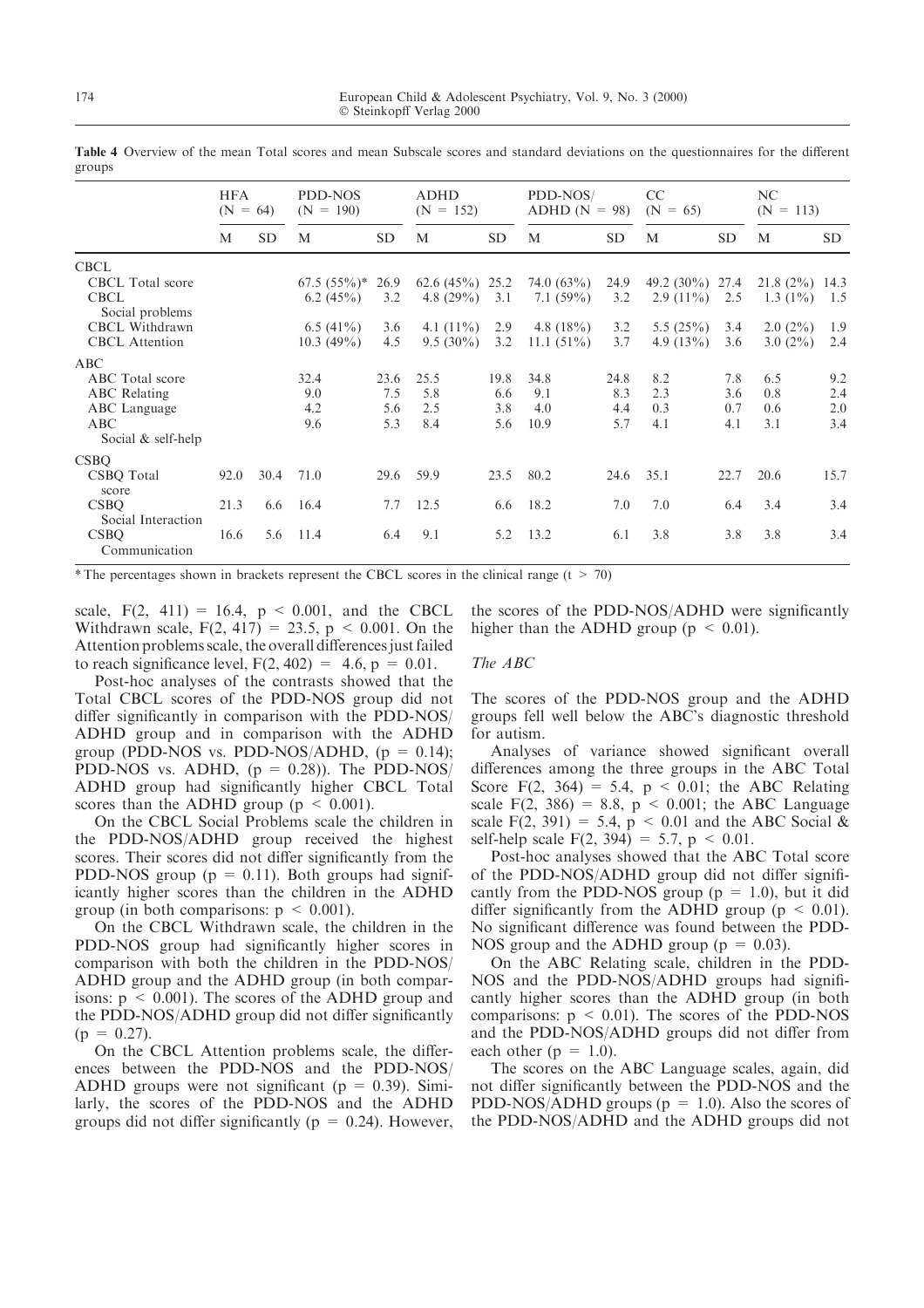differ significantly ( $p = 0.06$ ). However, the scores of the PDD-NOS group were significantly higher than those of the ADHD group ( $p < 0.01$ ).

On the ABC Social and self help scale the scores of the PDD-NOS/ADHD and the PDD-NOS groups did not differ significantly ( $p = 0.23$ ), whereas the scores of the PDD-NOS/ADHD group and the ADHD group did  $(p \le 0.01)$ . The PDD-NOS and the ADHD groups did not differ significantly ( $p = 0.17$ ).

## The CSBQ

As with the other instruments, differences on CSBQ scores were tested by means of one-way ANOVAs with post-hoc Bonferroni tests. In these comparisons, a fourth group was included, the HFA group.

The analyses of variance showed significant overall differences among the four groups on the CSBO Total score  $F(3, 490) = 24.7$ ,  $p < 0.001$ ; on the CSBO Social interaction scale  $F(3, 492) = 27.1$ ,  $p < 0.001$ ; and on the CSBO Communication scale  $F(3, 490) = 26.5$ ,  $p \leq 0.001$ .

Post-hoc analyses showed that the HFA group scored significantly higher in comparison with the PDD-NOS group and the ADHD group on the CSBQ Total score (in both comparisons:  $p \leq 0.001$ ). The scores of the HFA and the PDD-NOS/ADHD groups did not differ significantly ( $p = 0.04$ ). Also the scores of the PDD-NOS/ADHD and the PDD-NOS groups did not differ significantly ( $p = 0.04$ ), whereas the scores of the PDD-NOS and the ADHD groups did ( $p < 0.01$ ). The scores of the PDD-NOS/ADHD and the ADHD groups differed significantly ( $p \leq 0.001$ ).

On both subscales, the Social interaction and the Communication, the same order of scores appeared: the HFA group scored highest, followed by the PDD-NOS/ ADHD group, the PDD-NOS group, and the ADHD group. On the Social interaction scale the difference between the HFA group and the PDD-NOS/ADHD group was not significant ( $p = 0.05$ ). The scores of both other groups were significantly lower than the HFA group (in both comparisons:  $p \leq 0.001$ ). In comparison with the PDD-NOS/ADHD group, the scores of the PDD-NOS group did not differ significantly ( $p = 0.20$ ), whereas the scores of the ADHD group were significantly lower ( $p \le 0.001$ ). The scores of the PDD-NOS group were significantly higher than the scores of the ADHD group ( $p < 0.001$ ).

On the Communication scale the HFA group scored significantly higher in comparison with all groups (HFA vs. PDD-NOS, ADHD,  $(p < 0.001)$ ; HFA vs. PDD-NOS/ADHD,  $(p < 0.01)$ ). The scores of the PDD-NOS/ADHD did not differ significantly with the PDD-NOS group  $(p = 0.10)$ . Both groups scored significantly higher than the ADHD group (PDD-

NOS/ADHD vs. ADHD,  $(p < 0.001)$ ; PDD-NOS vs. ADHD,  $(p < 0.01)$ ).

#### **Discussion**

The present study set out to examine differences and similarities in the social and communicative problems of children with problems classified as PDD-NOS and ADHD by means of a number of parent questionnaires. Based on the literature on the problems of PDD-NOS children  $(24, 31, 32)$ , it was expected that this group would have relatively severe difficulties in social and communicative behaviours, such as understanding and empathising with other people's feelings and thoughts, but that these would be fewer or have a different nature in comparison with high functioning autistic children. Another expectation was that children in the ADHD group would also have considerable problems in social behaviour  $(5, 17, 38, 39)$  and possibly also have autisticlike problems  $(11)$ , although these were expected to be less severe than those of the PDD-NOS group. A third expectation concerned attention deficits. It was expected that these problems would occur in both groups, but to a larger extent in the ADHD group, since they are a central characteristic of this group  $(ICD-10 (41);$   $DSM-$ IV  $(4)$ ). Attention deficits have also been described in several studies on PDD-NOS children (for instance  $(2, 3)$ ).

To examine these aspects, a large PDD-NOS group and a large ADHD group were studied. The sample also included a number of control groups: 1) a group of children who met both PDD-NOS and ADHD criteria, to be able to relate the scores of both groups with this group of children (Although this combination diagnosis is not an official category: according to the DSM-IV, hierarchical rules enforce a classification of PDD-NOS, it may be clinically relevant to assign both diagnoses when children show a combination of social handicaps and attention or/and hyperactivity problems); 2) a clinical control group, to be able to compare the scores with a psychiatric population other than PDD-NOS or ADHD; 3) a high functioning autistic group, to contrast the problems of those with milder forms of PDD with the more severe expressions of PDD; and 4) a healthy control group, as a reference point for all groups. All groups were matched for age and sex.

In order to obtain more detailed information about the amount and severity of PDD symptoms, clinicians completed a DSM-IV checklist. The scores on this checklist revealed that the PDD-NOS group was, with regard to PDD symptoms, clearly distinguishable from the ADHD group, but not from the PDD-NOS/ADHD group. Although these data need to be interpreted with caution, since these data were not available for the complete sample and difficult to assess in relation to the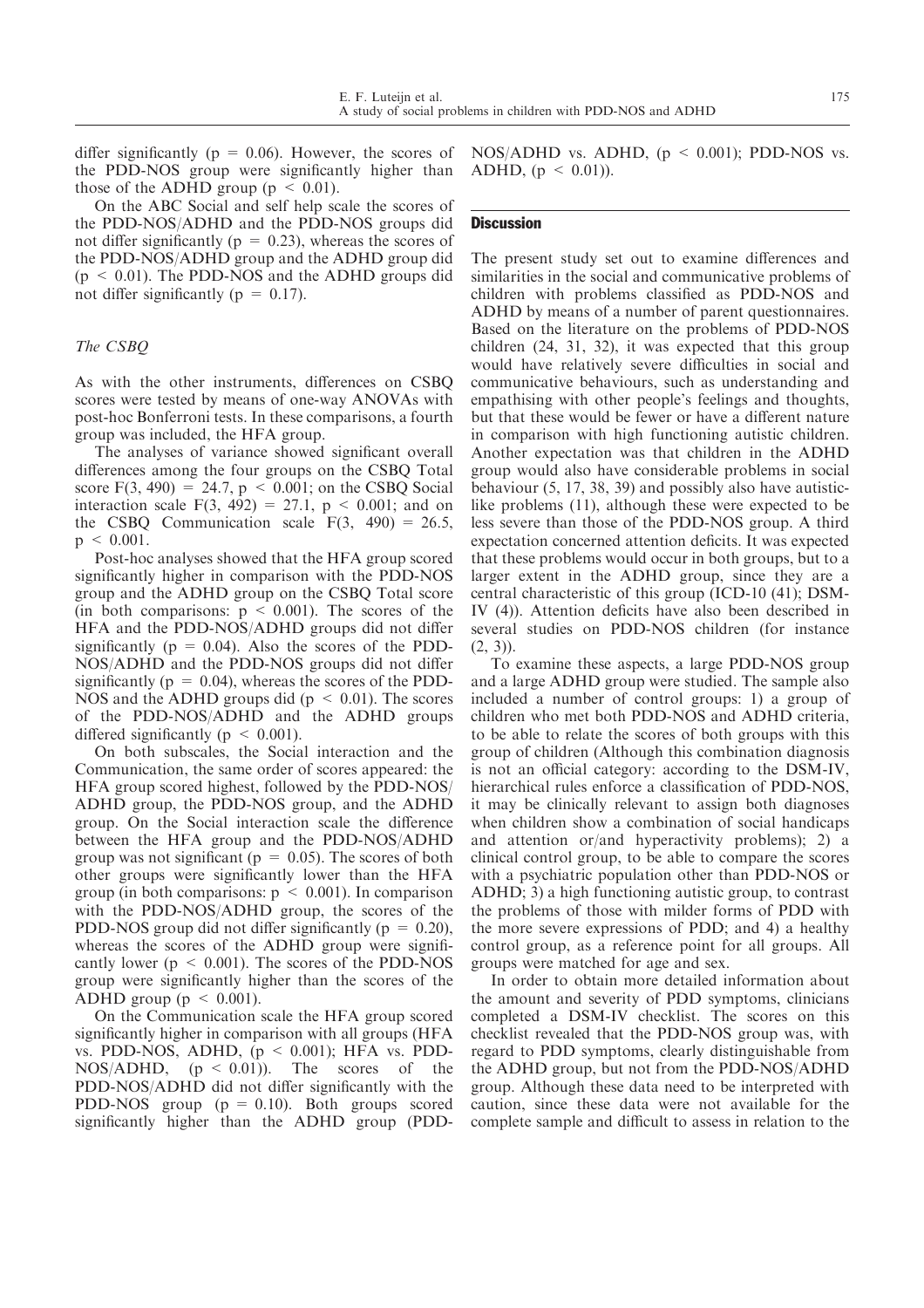overall study, they provide support for the impairments of both PDD-NOS groups in the PDD domains.

The DSM-IV items referring to age of onset of the developmental delays as before age three years were used far more frequently for the PDD-NOS groups than for the ADHD group. The fact that more than half of the PDD-NOS children had problems in social interaction with an onset before age three, rules out the possibility that in the present study the PDD-NOS category was restricted to individuals who had a late age of onset of autistic symptoms  $(32)$ .

The comparisons of the PDD-NOS group and the ADHD group revealed that the PDD-NOS group experienced significantly more social problems (CBCL Social problems), more withdrawn behaviours (CBCL Withdrawn) and more specific PDD related social problems !ABC Relating, ABC Language, CSBQ Total, CSBQ Social interaction and CBSQ Communication). The ADHD group on the other hand, experienced considerably more social problems as compared to, for example, the CC group. The ADHD group and the PDD-NOS group did not differ with respect to general psychopathology (CBCL Total score), general autistic symptomatology (the ABC Total score), social and selfhelp skills (ABC Social and Self-help scale) and attention problems (CBCL Attention).

These results stress a number of important points. First, the results on the questionnaires add to a clearer description of the PDD-NOS category. The relatively high scores of the PDD-NOS group in comparison with the NC group on all questionnaires indicate that Towbin's suggestion (32) that the PDD-NOS category can be seen as a collection of entities that reside on the border of more normal functioning is not applicable to the problems of the children in this study. As expected, social interaction as well as communication problems are more characteristic for the PDD-NOS group. For example, the items described in the CSBQ describe behavioural peculiarities in social relationships and communication, such as difficulties in associating with peers, inability to empathise, and not understanding social cues. The scores of the children with PDD-NOS were higher than those with ADHD, indicating that these problems are less prominent in the ADHD group. The HFA group scored higher on the CSBQ than the PDD-NOS group, supporting the hypothesis that the impairments in these domains are more severe in autistic subjects. The scores of the HFA group on the CSBQ can also be seen as confirming the PDD specific characteristics of the CSBQ.

Second, the suggestion that autistic-like social problems occur in children with  $ADHD(11, 17)$  is confirmed by the data. In comparison with the CC group, the scores of the ADHD group were considerably higher on global measures of social problems, such as the CBCL Social problem scale, but also on measures of PDD

behaviours, such as the ABC and the CSBQ. Although the overlap in the social problems of the PDD-NOS group and the ADHD group might be related to the fact that PDD-NOS group had fewer autistic symptoms than the high functioning autism group, this overlap might also be related to the difficulties of classification of both categories described in other studies  $(20, 26)$ . It might also support the idea that there are subgroups with both social and attention deficits within the PDD-NOS category and the ADHD category  $(17, 19, 32, 40)$ . The high variation in scores on the Total scores and subscales within both the PDD-NOS and the ADHD group can also be interpreted as providing some support for this idea. This finding indicates that both groups were very heterogeneous in the manifestation of their symptoms. While this study gave no direct attention to possible subgroups within the PDD-NOS or ADHD category, this finding suggests that it would be worthwhile to explore this possibility in further studies.

A third point refers to attention problems. The scores of the PDD-NOS group on the CBCL Attention scale equalled the scores of the ADHD group. It was anticipated that attention problems would be present in the PDD-NOS group, since symptoms of inattention and impulsiveness can be viewed in the context of the syndrome and have been reported in studies of PDD- $NOS$  children  $(2, 3)$ . Problems in shifting attention are even mentioned as a primary deficit in autism and as the basis for impairments in social behaviours (14). In addition, the scores of the children with PDD-NOS/ADHD even exceeded the scores of those with ADHD. The occurrence of attention deficits to this large extent in both PDD-NOS groups might have implications for the treatment and care of these children and their parents. Possibly, social and attention problems interact in a unfavourably way. However, the CBCL offers little possibility for examining attention problems in detail, since the items of the scale are restricted in the range of problems described and the number of items actually available.

The fourth point concerns the presence of withdrawn behaviour. The results showed that the children in the PDD-NOS group exhibited significantly more withdrawn behaviour than the ADHD children. With regard to this, the PDD-NOS group was comparable to the CC group. In addition, the scores of the ADHD group were comparable to those of the PDD-NOS/ADHD group. From these results it can be concluded that 1) withdrawn behaviour seems to be specific for the PDD-NOS group in comparison with the ADHD group, but 2) the PDD-NOS/ADHD group does not exhibit this behaviour. Although very speculative, this may point to the existence of a PDD-NOS subgroup, which is more withdrawn, and PDD-NOS subgroup which is more outgoing. It may also be that the symptoms of children with ADHD do not include withdrawn behaviour. These points need further investigation.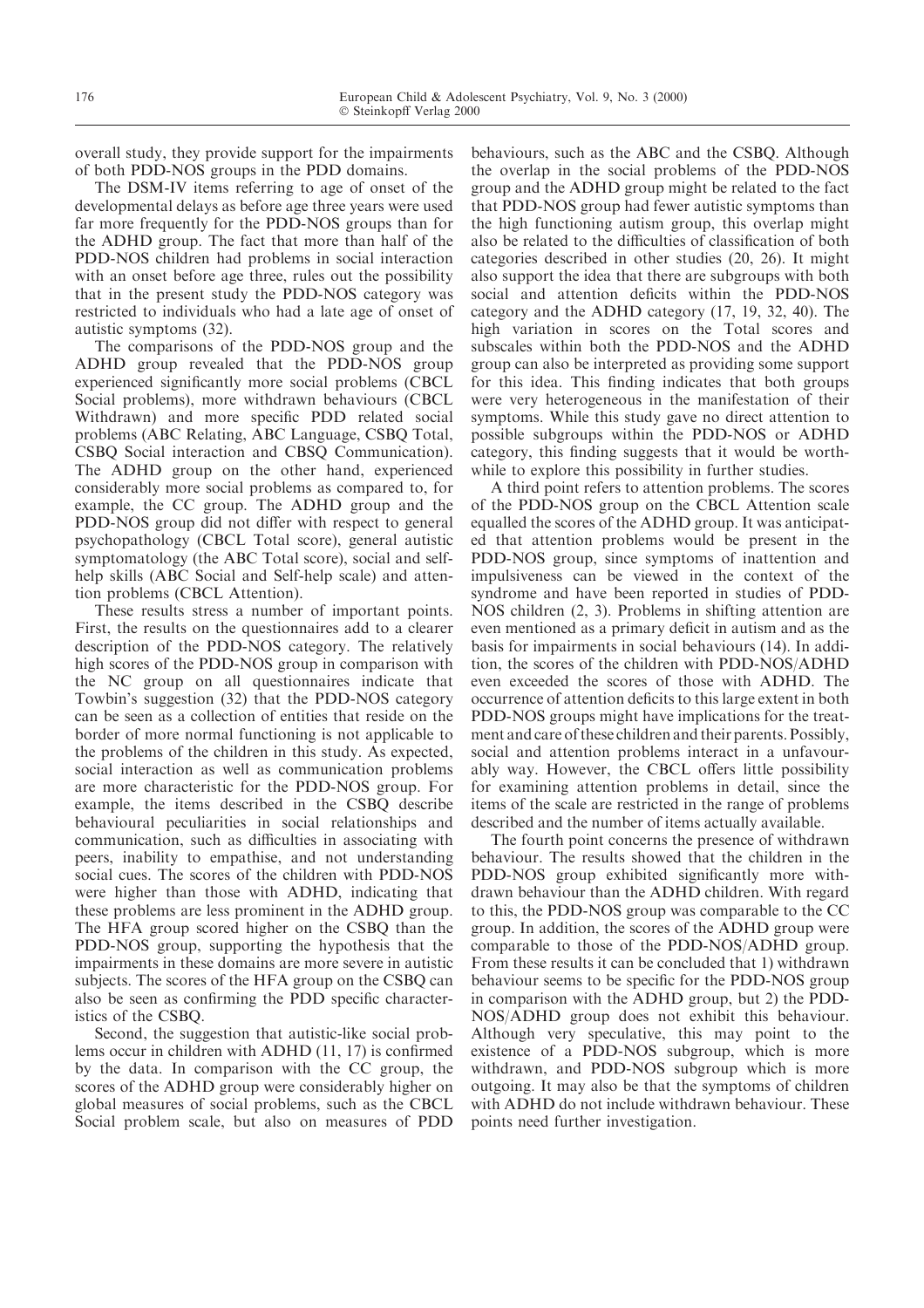A fifth point refers to the scores on the ABC. Contrary to what was expected, no significant differences were found between the ADHD and PDD-NOS groups on the ABC Total score and the ABC Social & self-help. The following explanations may be advanced for this result. It is possible that children with ADHD, or maybe a subgroup of these children, experience some of the problems associated with autism measured by the ABC. Another possible explanation for this finding could be that, given the subthreshold scores of the PDD-NOS group, the ABC might not be an adequate instrument for studies dealing with autistic-like features, since the initial point of reference for the items of the ABC was the description of typical autistic behaviour. For parents of ADHD children and PDD-NOS children, in particular, a more flexible descriptions of problems might be required. In some other studies on the ABC, concern about its reliability and specific diagnostic validity has precluded its general use both as a screening tool and diagnostic instrument  $(18, 25, 30, 10)$ 35, 36). The high scores on the Social & self-help scale might also have contributed to the high ABC Total score. The high scores of the ADHD children on this scale are probably due to the fact that many of the items of these scales describe problems in executing appropriate behaviour. This pattern could arise from general dysfunctioning, from an attention deficit or perhaps hyperactivity, but it could also be caused by a disorder in understanding social cues and empathising. This means that the high scores obtained by the two groups on this scale could arise for different reasons.

The last point refers to the clinical importance of the PDD-NOS/ADHD group. In terms of the DSM-IV, assigning a  $PDD-NOS/ADHD$  diagnosis is officially not permitted, but the results of this group show their severe (social) handicaps. Although they were less withdrawn than the PDD-NOS group, their scores were at least as serious as those of the PDD-NOS group. There was even some indication that their social interaction problems (CSBQ Social interaction) did not differ from those of the HFA group. In addition, their attention problems equalled those of the PDD-NOS, but exceeded those of the ADHD group. This combination of problems (*i.e.* social problems with a more ``outgoing'' character in combination with severe attention problems) might be extremely difficult to handle for parents, but also in school situations, and may need a special treatment approach. Since no other studies have reported social problems for similar groups, the prevalence of the combination diagnosis is unclear. Further studies are needed to examine whether this group is an essentially different group with typical characteristics.

The present findings indicate that, although the CSBQ needs further refinement, it is a useful instrument for differentiating the extent and the nature of social problems of children with PDD-NOS from those with other disorders.

While the results of this study are promising, several methodological aspects need further attention. The groups included in the sample were matched for age and sex, but intelligence data were only available for a minority of the children in the clinical groups and could therefore not be used in the comparisons of the groups. Since the level of general intelligence fundamentally contributes to the expression of psychopathology, further studies need to include more precise measures of intelligence in order to investigate the possible influence of intelligence (verbal and performance) on the manifestation of developmental problems. Other studies  $(28, 29)$  have revealed that IQ level may have a strong effect on the results obtained, such as on social cognitive skills.

Information concerning the children's functioning was gathered by means of parent questionnaires. In studies of pervasive developmental disorders, information concerning the extent and nature of problems in different situations should be examined, preferably on the basis of different informants. In further studies, comparisons using standardised teachers' reports and information from clinicians, for example, would be useful.

In this study, the clinical samples were formed on the basis of the DSM-IV classification given by the clinician. Although this was not an ideal situation, the problems of the children were carefully assessed and classified. A checklist on the DSM-IV criteria was used as a confirmation and a further specification of this judgement. However, in future studies, data on for instance inter-rater reliability will be necessary. Also, checklists could be used to form groups or subgroups on the basis of the amount and severity of DSM-IV symptoms in order to avoid classification problems. In addition, complete description of the differences in symptomatology between the ADHD and the PDD-NOS group, requires further examination and clarification of areas such as attention, motor problems, (hyper)activity, anxiety problems, stereotyped behaviours and cognitive problems.

Studies aimed at accurate description of specific symptoms and the overlap and boundaries of symptoms among different groups of children can contribute to the development of more specific research approaches and the development of specific treatment facilities and support for the children and their parents. In the case of PDD-NOS, ADHD and other clinical groups, such work would add to the extent and quality of our knowledge of the social problems experienced by these children. It would also help to clarify the basic differences between the behaviour patterns of one group and another. In demonstrating that PDD-NOS children differ from other clinical groups in the patterns of social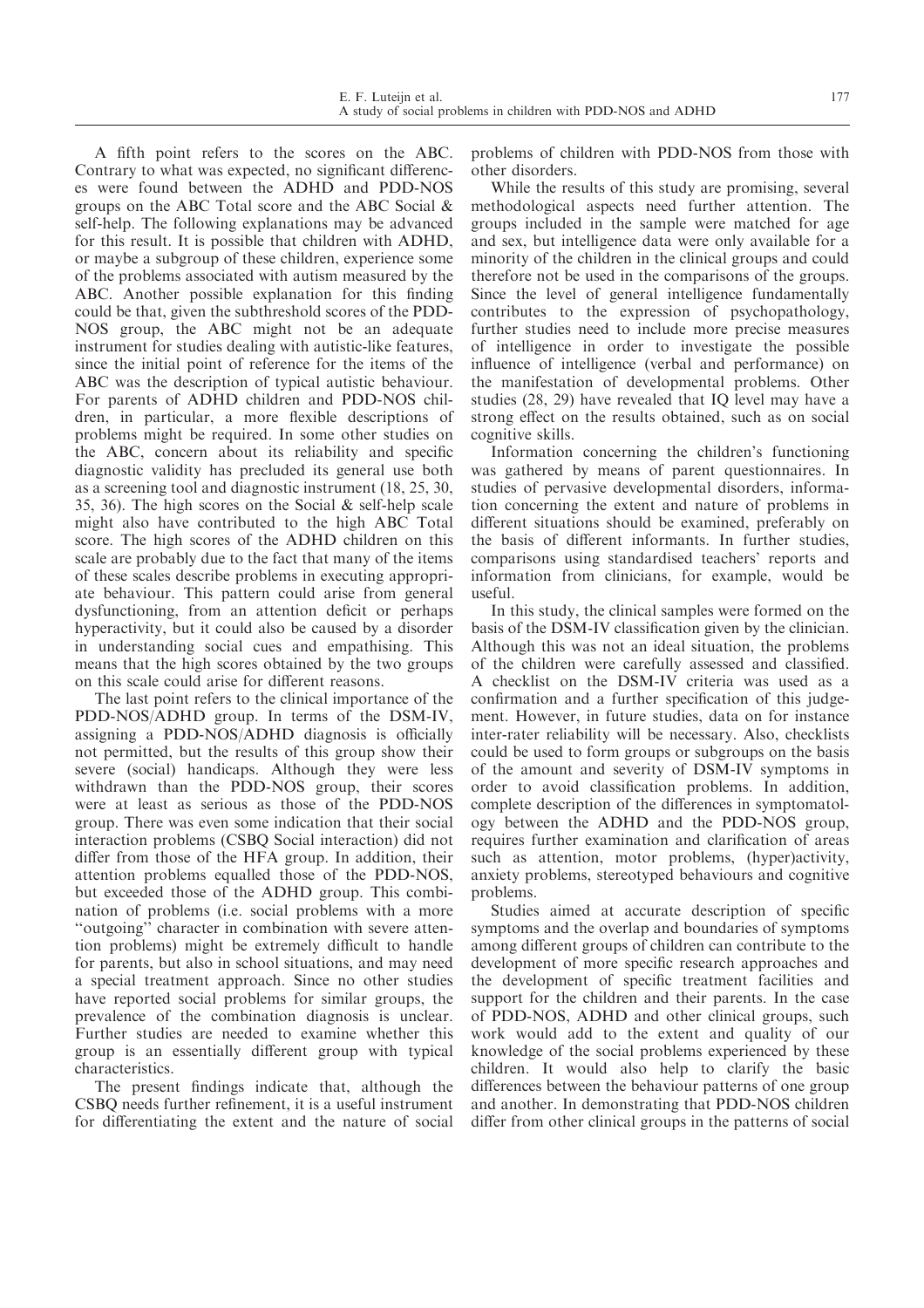behaviour which they show and in demonstrating that ADHD children suffer from substantial social problems, the present study has shown the value of such research.

Acknowledgements The authors wish to thank the parents for their participation in this study, the autism teams for their cooperation and the Janusz Korczak Foundation for its financial support.

#### **References**

- 1. Achenbach TM (1991) Manual for the Child Behaviour Checklist/4-18 and 1991 Profile. Burlington, VT:University of Vermont Department of Psychiatry
- 2. Althaus M, de Sonneville LMJ, Minderaa RB, Hensen LGN, Til RB (1996) Information processing and aspects of visual attention in children with the DSM-III-R diagnosis "Pervasive Developmental Disorder Not Otherwise Specified" (PDDNOS): I. Focused and divided attention. Child Neuropsychology 2:17±29
- 3. Althaus M, de Sonneville LMJ, Minderaa RB, Hensen LGN, Til RB (1996) Information processing and aspects of visual attention in children with the DSM-III-R diagnosis "Pervasive Developmental Disorder Not Otherwise<br>Specified" (PDDNOS):II. Sustained Specified" (PDDNOS):II. Sustained<br>attention. Child Neuropsychology Child Neuropsychology
- $2:30-38$ <br>4 American Psychiatric Association !1994) Diagnostic and Statistical Manual of Mental Disorders. 4th ed. !DSM-IV). American Psychiatric Association, Washington, DC
- 5. Barkley R (1990) Attention Deficit Hyperactivity Disorder. A Handbook for Diagnosis and Treatment. Guilford Press, New York
- 6. Barkley RA (1997) ADHD and the Nature of Self-control. Guilford Press, New York
- 7. Barkley RA (1997) Attention Deficit Hyperactivity Disorder: A Handbook for Diagnosis and Treatment 2nd ed. Guilford Press, New York
- 8. Bartko JJ (1976) On various intraclass correlation reliability coefficients. Psychology Bulletin 83:762-765
- 9. Buitelaar JK, Van der Gaag RJ (1998) Diagnostic rules for children with PDD-NOS and multiple complex developmental disorder. Journal of Child Psychology and Psychiatry 39:911-919
- 10. Buitelaar JK, Van der Gaag RJ, Volkmar FR, Klin A (1999) Exploring the boundaries of Pervasive Developmental Disorder Not Otherwise Specified:Analyses of data from the DSM-IV autistic field trial. Journal of Autism and Developmental Disorders 29:33±43
- 11. Clark T, Feehan C, Tinline C, Vostanis P (1999) Autistic symptoms in children with attention deficit-hyperactivity dis-

order. European Child and Adolescent Psychiatry 8:850-855

- 12. Cohen D, Paul R, Volkmar F (1987) Issues in the classification of pervasive developmental disorders and associated conditions. In: Cohen DJ, Donnellan AM (eds) Handbook of Autism and Pervasive Developmental Disorders. Wiley & Sons, New York pp 20-40
- 13. Cohen DJ, Towbin KE, Mayes L, Volkmar FR (1994) Developmental psychopathology of multiplex developmental disorder. In: Friedman SL, Haywood HC (eds) Developmental Follow-up: Concepts, Genres, Domains and Methods Academic Press, New York pp 155-179
- 14. Courchesne E, Townsend JP, Akshoomoff NA, Yeung-Courchesne R, Press GA, Murakami JW, Lincoln AJ, James HE, Saitoh O, Egaas B, Haas RH, Schreibman L (1994) A new finding: Impairment in shifting attention in autistic and cerebellar patients. In: Broman SH, Grafman J (eds) Atypical Cognitive Deficits in Developmental Disorders: Implications for Brain Functioning Erlbaum, Hillsdale, NJ pp 101-137
- 15. Erhardt D, Hinshaw SP (1994) Initial sociometric impressions of attentiondeficit hyperactivity disorder and comparison boys: Predictions from social behaviours and from nonBehavioural variables. Journal of Consulting and Clinical Psychology 62:833-842
- 16. Gillberg CL (1983) Perceptual, motor and attentional deficits in Swedish primary school children: some child psychiatric aspects. Journal of Child Psychology and Psychiatry 24:377-403
- 17. Gillberg CL (1995) Clinical Child Neuropsychiatry. Cambridge University Press, Cambridge
- 18. Gillberg C, Nordin V, Ehlers S (1996) Early detection of autism. Diagnostic instruments for clinicians. European Child and Adolescent Psychiatry  $5:67 - 74$
- 19. Greene WR, Biederman J, Faraone S, Ouellette BA, Griffin SM (1996) Toward a new psychometric definition of social disability in children with attention-deficit hyperactivity disorder. Journal of the American Academy of Child and Adolescent Psychiatry  $35:571-578$
- 20. Jensen VK, Larrieu JA, Mack KK (1997) Differential diagnosis between attention-deficit/hyperactivity disorder and pervasive developmental disordernot otherwise specified. Clinical Pediatrics 36:555-561
- 21. Krug DA, Arick JR, Almond PJ (1980) Autism screening instrument for educational planning. ASIEP Education Portland, OR
- 22. Landau S, Moore LA (1991) Social skill deficits in children with attentiondeficit hyperactivity disorder. School Psychology Review 20:235-251
- 23. Luteijn EF, Jackson AE, Volkmar FR, Minderaa RB (1998) The development of the Children's Social Behaviour Questionnaire: Preliminary data. Journal of Autism and Developmental Disorders 28:559-565
- 24. Mayes LC, Volkmar FR, Hooks M, Cicchetti D (1993) Differentiating<br>pervasive developmental disorder developmental disorder not otherwise specified from autism and language disorders. Journal of Autism and Developmental Disorders  $23.79 - 90$
- 25. Oswald DP, Volkmar FR (1994) Brief report: Signal detection analysis of items from the Autism Behaviour Checklist. Journal of Autism and Developmental Disorders 24:543-549
- 26. Perry R (1998) Misdiagnosed ADD/ ADHD; rediagnosed PDD. Journal of the American Academy of Child and Adolescent Psychiatry 37:113-114
- 27. Rourke BP (1989) Nonverbal Learning Disabilities: The Syndrome and the Model. Guilford, New York
- 28. Serra M, Minderaa RB, van Geert PLC, Jackson AE, Althaus M, Til HB !1995) An exploration of person perception abilities in children with a pervasive developmental disorder not otherwise specified. European Child and Adolescent Psychiatry 4:259-269
- 29. Serra M, Minderaa RB, van Geert PLC, Jackson AE, Althaus M, Til HB !1995) Emotional role-taking abilities of children with a pervasive developmental disorder not otherwise speci fied. Journal of Child Psychology and Psychiatry 36:475-490
- 30. Sponheim E (1996) Changing criteria of autistic disorders: A comparison of the ICD-10 research criteria and DSM-IV with DSM-II-R, CARS, and